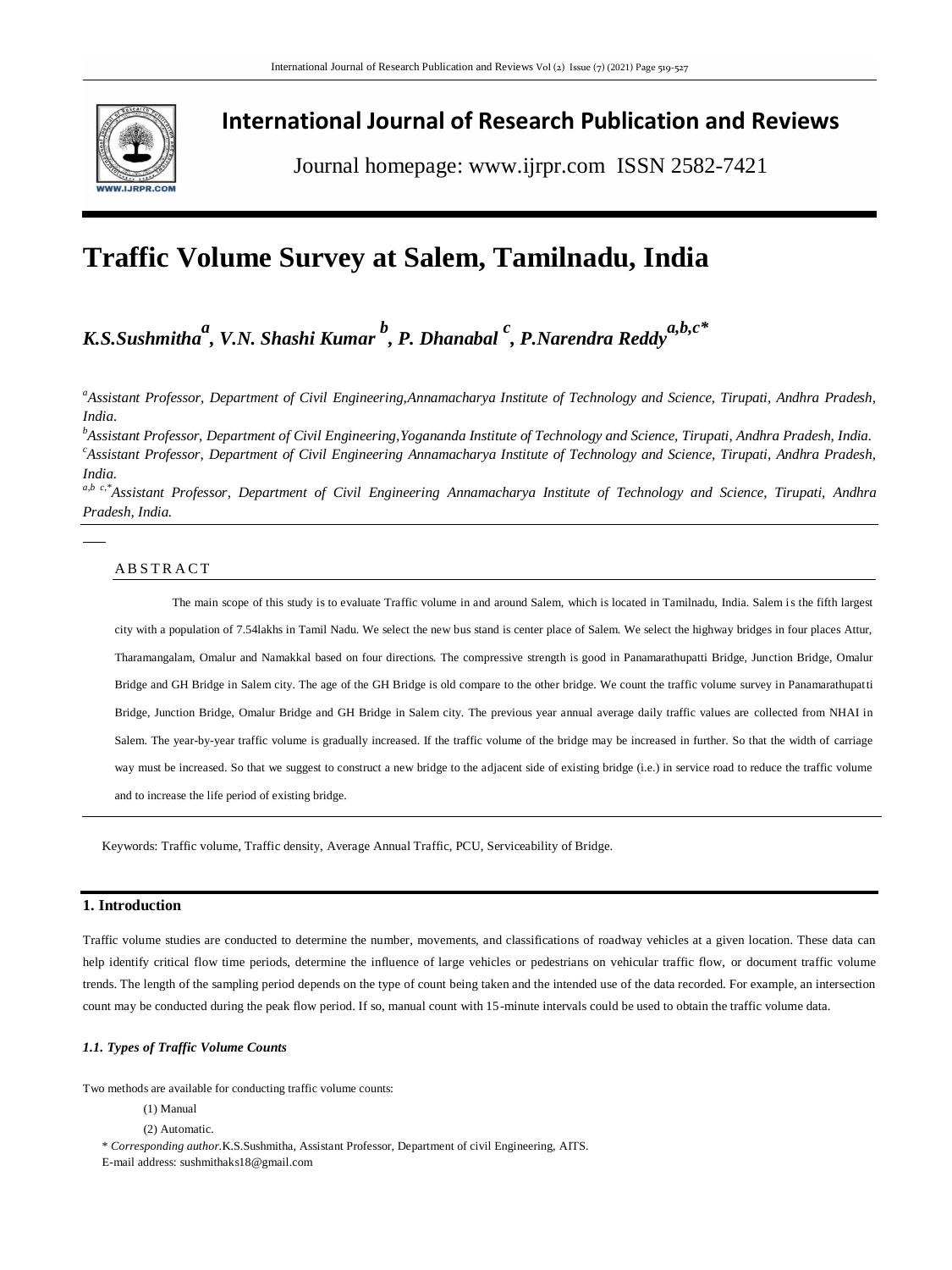Manual counts are typically used to gather data for determination of vehicle classification, turning movements, direction of travel, pedestrian movements, or vehicle occupancy. Automatic counts are typically used together data for determination of vehicle hourly patterns, daily or seasonal variations and growth trends, or annual traffic estimates. Our objective is to study the Traffic volume survey for existing bridge like Panamarathupatti Bridge, Junction Bridge, Omalur Bridge and GH Bridge and compare the same with available Traffic volume data.

# **2. Literature Review**

V. Thamizharasan and K. Krishnamurthy are studied and make a detailed knowledge of traffic volume is an important basic input required for planning, analysis and operation of roadway systems. Expressing traffic volume as number of vehicles passing a given section of road or traffic lane per unit time will be inappropriate when several types of vehicles with widely varying static and dynamic characteristics are comprised in the traffic. The problem of measuring volume of such heterogeneous traffic has been addressed by converting the different types of vehicles into equivalent passenger cars and expressing the volume in terms of Passenger Car Unit (PCU) per hour. The vehicles of highly heterogeneous traffic with widely varying physical and operational characteristics such as the one prevailing on Indian roads, occupy based on the availability of space, any convenient lateral position on the road without any lane discipline. The interaction between moving vehicles under such heterogeneous traffic condition is highly complex. The results of the study, provides an insight into the complexity of the vehicular interaction in heterogeneous traffic. The PCU estimates, made through microscopic simulation, for the different types of vehicles of heterogeneous traffic, for a wide range of traffic volume and roadway conditions indicate that the PCU value of a vehicle significantly changes with change in traffic volume and width of roadway.

Shahjahan kaisar alam sarkar , Traffic congestion mainly occurred by non-motorized vehicles (47 percent) such as rickshaw and pushcart, which was followed by tempo (15 percent), private car (14 percent). Illegal occupations on the roadside by hawkers, mobile shops etc. (34 percent) were among the major causes of traffic congestion in the city. Maximum pedestrian movement was found at Zindabazar to Chowhatta link running through the only busy commercial zone of the city. The Roadway Congestion Index (RCI) of 2.36 indicated the severity of traffic congestion of Sylhet City. Such a detailed scenario of the traffic paradigm of the urban conglomeration of a developing country is depicted in this paper.

A J Johnston, Test consult Limited, 11 Trinity Court, Risley, Warrington, Cheshire, WA3 6QT, UK are studied and make a detail ed investigation assessing the durability of concrete has become an important function of engineer's responsibility for maintaining concrete structures. Bridge engineers have been at the forefront of emerging technology relating to their durability, as bridges are particularly susceptible to deterioration due to oftenharsh environments. With the growth of non-destructive testing (NDT) over the past 25 years a be wildering array of tests has appeared. Within the industry detailed knowledge of the tests has not always kept pace with the growth, as engineers have struggled to keep abreast of increasing complexity. Because of this testing quality and interpretation of results have suffered, compounded on occasion by insufficient knowledge of such specialised techniques by those supervising the work. Appropriate advice is no treadily available being spread amongst many different specifications and references some of which outdated. In order to make the step from knowing, for example, that destructive contaminants are present in the concrete, to selecting the best methods for repair, engineers require guidance on techniques available both for condition assessment and for interpretation of the data. This paper discusses NDT techniques available to assess the condition of structures and provide the fullest information enabling effective repair strategies to be developed show casing current method sat tempting to manage the inevitable deterioration of concrete structures.

J.C. Agunwambaa, T. Adagbabare studied and makes a detailed investigation on the comparison between some non-destructive testing techniques (Rebound Hammer and Ultrasonic Pulse Velocity). Tests were performed to compare the accuracy between the rebound hammer and the ultrasonic pulse velocity method in estimating the strength of concrete. Eighty samples (cubes of 150 \* 150 \* 150) were prepared using two mix designs of 1:2:4 and 1:3:6 with a constant w=c ratio of 0.45 and were tested at 7, 14, 21 and 28 days. The slump test was between 62 -78mm. The results obtained from the non-destructive testing methods were correlated with the compressive strength results which showed that a higher correlation existed between the Rebound Hammer and the compressive strength than the Ultrasonic Pulse Velocity. The rebound hammer readings had a correlation coecient of 0.794 while the ultrasonic pulse velocity had a correlation coecient of 0.790 for the 1:2:4 mix and the rebound hammer readings for 1:3:6 was 0.783 and that for the ultrasonic pulse velocity was 0.777. Statistical analysis of the results obtained showed that there was no significant difference between the means of the two methods for both mix at a 0.05 level of significance.

## **3. Traffic Survey Area**

Salem is the fifth largest city with a population of 7.54lakhs in Tamil Nadu. We select the new bus stand is center place of Salem. We select the highway bridges in four places Attur, Tharamangalam, Omalur and Namakkal based on four directions.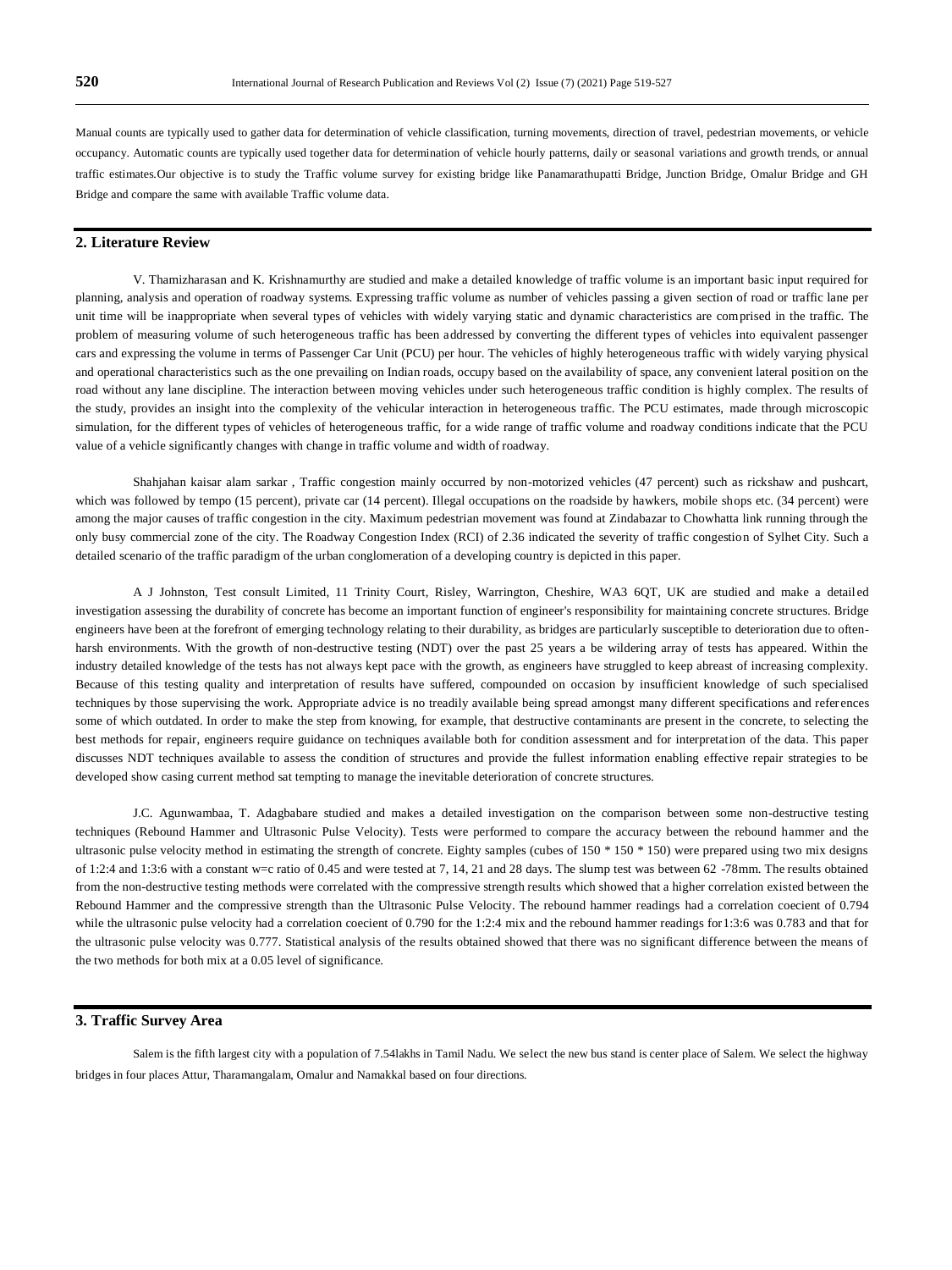

#### 3.1 Panamarathupatti Bridge

The bridge is between Salem to Namakkal in NH 7. The distance is 15km from Salem new bus stand. The Panamarathupatti Bridge project started in the year of 2002 and it was completed in the year of 2007.



Figure 2: Panamarathupatti Bridge

|                    | Length of bridge with retaining wall    | $= 1.5$ km                               |  |  |
|--------------------|-----------------------------------------|------------------------------------------|--|--|
|                    | Length of bridge without retaining wall | $= 30m$                                  |  |  |
|                    | Diameter of abutment                    | $= 2m$                                   |  |  |
|                    | Abutment cap (Length x breath x depth)  | $= 11.2 \times 3.4 \times 1.0 \text{ m}$ |  |  |
| Girder (I Section) |                                         |                                          |  |  |
|                    | Overall length of girder                | $= 28.7m$                                |  |  |
| L                  | Top Flange                              | $= 1.3 \text{ m}$                        |  |  |
| П.                 | <b>Bottom Flange</b>                    | $= 0.63$ m                               |  |  |
| III.               | Web                                     | $= 0.8m$                                 |  |  |
|                    | Overall depth of the girder             | $= 1.570m$                               |  |  |
|                    | Slab (Length x Breath x Depth)          | $= 11.2 \times 6.0 \times 0.15$ m        |  |  |
| Carriage way       |                                         | $= 22.4m$                                |  |  |

## 3.2. Junction Bridge

The bridge is between Salem to Tharamangalam in SH 159. The distance is 12m from Salem new bus stand. The Junction Bridge project started in the year of 1973 and it was completed in the year of 1979.

# 3.2.1. Dimension of Junction bridge

3.1.1 Dimension of Panamarathupatti bridge

|                    | Length of bridge with retaining wall    | $= 1.0$ km                               |  |  |
|--------------------|-----------------------------------------|------------------------------------------|--|--|
|                    | Length of bridge without retaining wall | $= 60m$                                  |  |  |
| Diameter of Pier   |                                         | $= 1.5m$                                 |  |  |
|                    | Pier cap (Length x breath x depth)      | $= 10.5 \times 4.5 \times 1.0 \text{ m}$ |  |  |
| Girder (I Section) |                                         |                                          |  |  |
|                    | Overall length of girder                | $= 57.6m$                                |  |  |
| L                  | Top Flange                              | $= 1.4$ m                                |  |  |
| П.                 | <b>Bottom Flange</b>                    | $= 0.80$ m                               |  |  |
| Ш.                 | Web                                     | $= 1.0m$                                 |  |  |
|                    | Overall depth of the girder             | $= 2.0m$                                 |  |  |
|                    | Slab (Length x Breath x Depth)          | $= 10.2 \times 5.0 \times 0.15$ m        |  |  |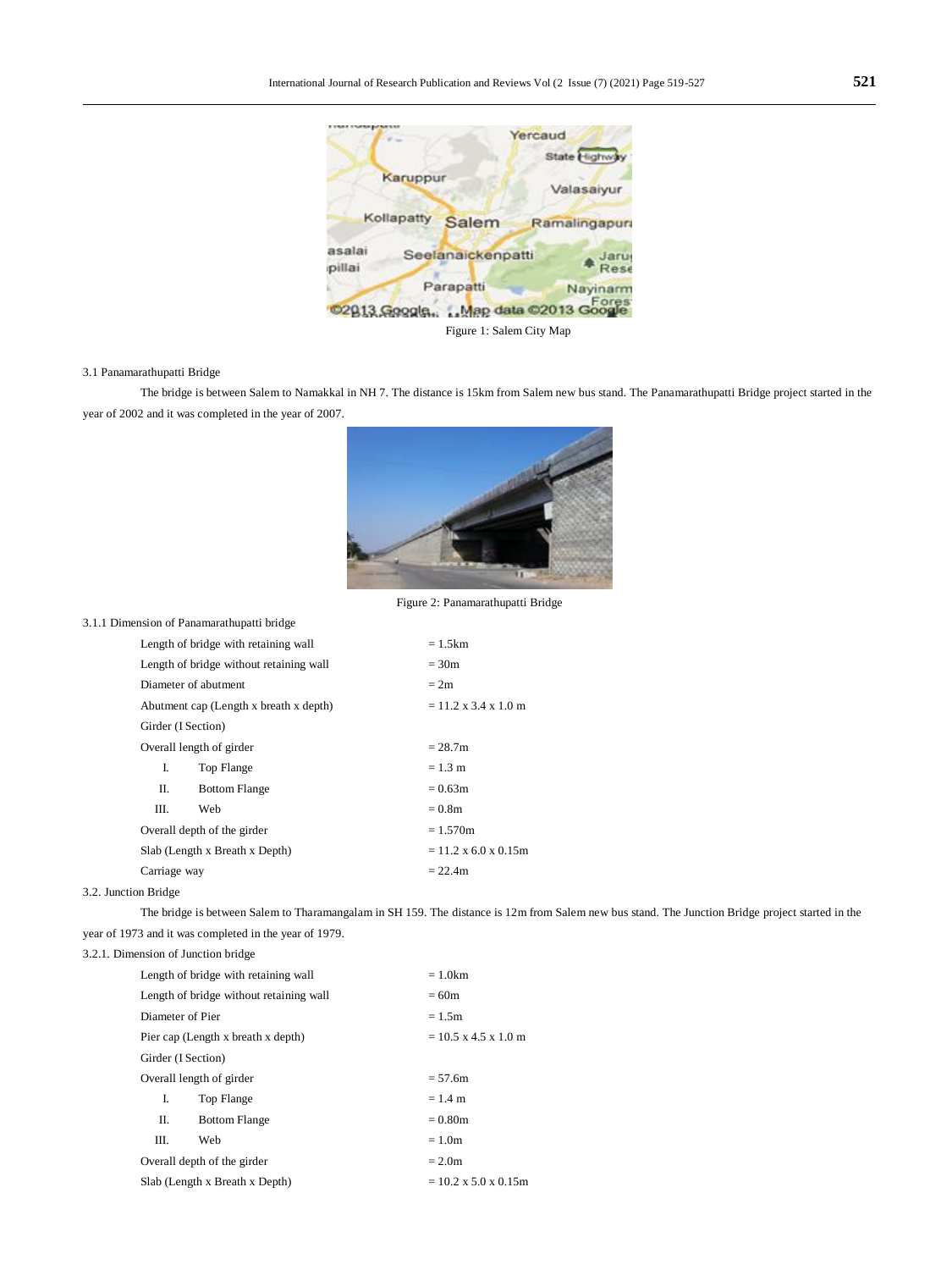Carriage way  $= 20.4$ m

# 3.3. Omalur Bridge

The bridge is between Salem to Omalur in NH 7. The distance is 20km from Salem new bus stand. The Omalur Bridge project started in the year of 2005 and it was completed in the year of 2010.



Figure 3: Omalur Bridge

# 3.3.1Dimension of Omalur bridge

|                    | Length of bridge with retaining wall    | $= 2.0$ km                               |  |  |  |
|--------------------|-----------------------------------------|------------------------------------------|--|--|--|
|                    | Length of bridge without retaining wall | $= 90m$                                  |  |  |  |
|                    | Diameter of abutment                    | $= 2m$                                   |  |  |  |
|                    | Abutment cap (Length x breath x depth)  | $= 11.5 \times 4.0 \times 1.0 \text{ m}$ |  |  |  |
| Girder (I Section) |                                         |                                          |  |  |  |
|                    | Overall length of girder                | $= 87.6m$                                |  |  |  |
| I.                 | Top Flange                              | $= 1.5$ m                                |  |  |  |
| П.                 | <b>Bottom Flange</b>                    | $= 0.7m$                                 |  |  |  |
| Ш.                 | Web                                     | $= 0.9m$                                 |  |  |  |
|                    | Overall depth of the girder             | $= 1.75m$                                |  |  |  |
|                    | Slab (Length x Breath x Depth)          | $= 11.5 \times 6.0 \times 0.15$ m        |  |  |  |
| Carriage way       |                                         | $= 11.0m$                                |  |  |  |

#### 3.4. GH Bridge

The bridge is between Salem to Attur in NH 79. The distance is 3km from Salem new bus stand. The Attur Bridge project started in the year of 1982 and it was completed in the year of 1987.

## 3.4.1Dimension of GH bridge

|                    | Length of bridge with retaining wall    | $= 2.5$ km                      |  |  |  |
|--------------------|-----------------------------------------|---------------------------------|--|--|--|
|                    | Length of bridge without retaining wall | $= 1.0$ km                      |  |  |  |
| Diameter of Pier   |                                         | $= 1.2m$                        |  |  |  |
|                    | Pier cap (Length x breath x depth)      | $= 12 \times 3.0 \times 1.0$ m  |  |  |  |
| Girder (I Section) |                                         |                                 |  |  |  |
|                    | Overall length of girder                | $= 900m$                        |  |  |  |
| L                  | Top Flange                              | $= 1.3 \text{ m}$               |  |  |  |
| П.                 | <b>Bottom Flange</b>                    | $= 0.65$ m                      |  |  |  |
| HL.                | Web                                     | $= 0.7m$                        |  |  |  |
|                    | Overall depth of the girder             | $= 1.80m$                       |  |  |  |
|                    | Slab (Length x Breath x Depth)          | $= 12 \times 5.0 \times 0.15$ m |  |  |  |
| Carriage way       |                                         | $= 11.0m$                       |  |  |  |
|                    |                                         |                                 |  |  |  |

# **4. Traffic Survey results**

# **4.1 GENERAL**

This survey is designed to measure the trips trade made by commercial vehicles within the internal areas.Transportation contributes to the economic, industrial, social and cultural development of any country. It is well recognized that transport performs a key role in achieving fast economic growth of developing countries. Export and import, industry agriculture defense, social services (health, education), general administration, maintenance of law and order, exploitation of untapped resources, mobility of persons etc., are some of the many areas of activity which are very closely linked to the availability of adequate transportation.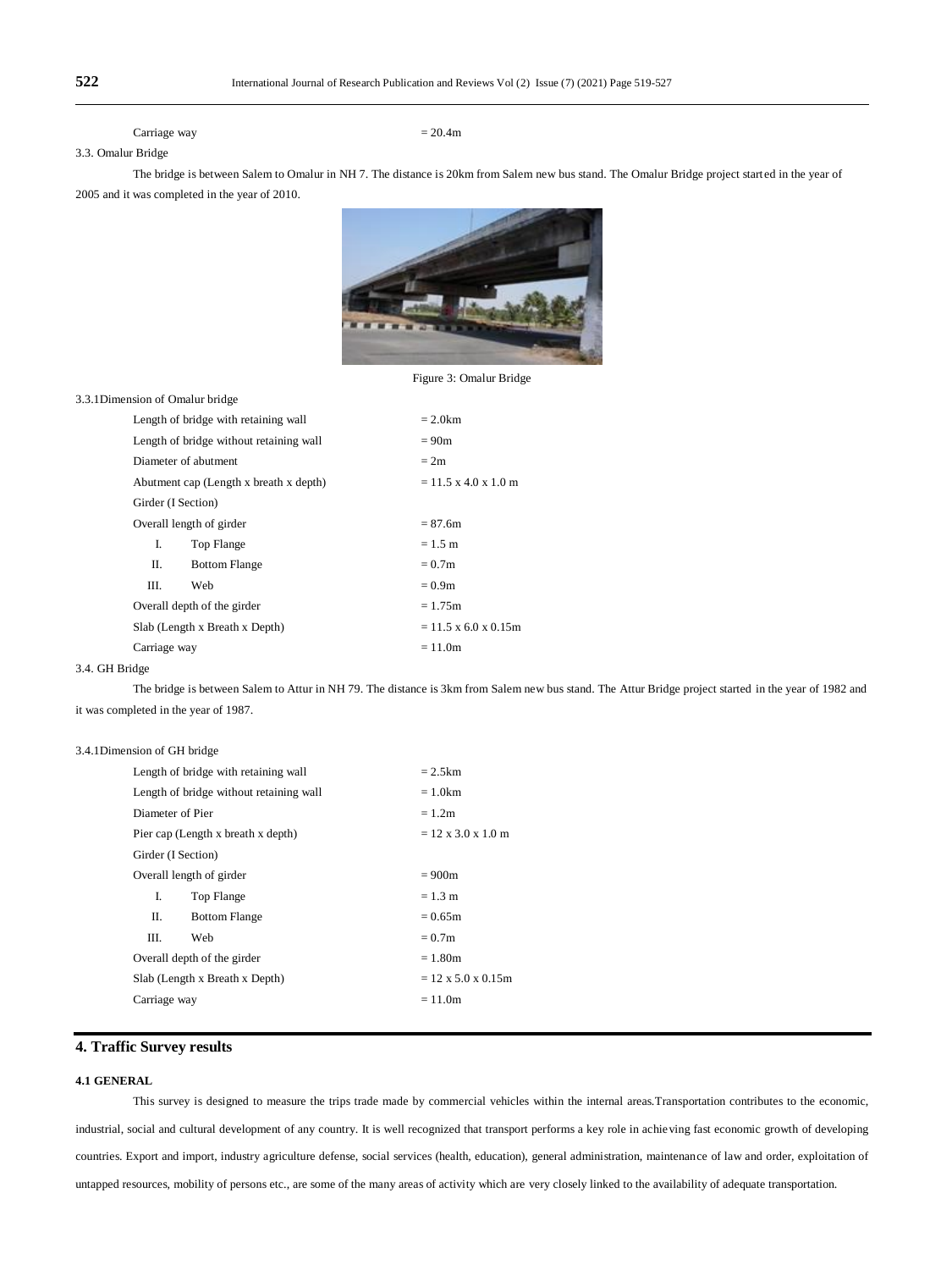#### **4.2 Traffic Volume Counts**

Traffic volume studies are conducted to determine the number, movements, and classifications of roadway vehicles at a given location. These data can help identify critical flow time periods, determine the influence of large vehicles or pedestrians on vehicular traffic flow, or document traffic volume trends. The length of the sampling period depends on the type of count being taken and the intended use of the data recorded. For example, an intersection count may be conducted during the peak flow period. If so, manual count with 15-minute intervals could be used to obtain the traffic volume data.

#### **4.2.1Manual Method**

Manual counts are typically used to gather data for determination of vehicle classification, turning movements, direction of travel, pedestrian movements, or vehicle occupancy. Most applications of manual counts require small samples of data at any given location. Manual counts are sometimes used when the effort and expense of automated equipment are not justified. Manual counts are necessary when automatic equipment is not available.

Manual counts are typically used for periods of less than a day. Normal intervals for a manual count are 5, 10, or 15 minutes. Traffic counts during a Monday morning rush hour and a Friday evening rush hour may show exceptionally high volumes and are not normally used in analysis; therefore, counts are usually conducted on a Tuesday, Wednesday, or Thursday.

#### **4.2.2 Key Steps to a Manual Count Study**

A manual count study includes three key steps:

1. Perform necessary office preparations.

2. Select proper observer location.

3. Label data sheets and record observations.

#### **4.2.3Perform Necessary Office Preparations**

Office preparations start with a review of the purpose of the manual count. This type of information will help determine the type of equipment to use, the field procedures to follow, and the number of observers required. For example, an intersection with multiple approach lanes may require electronic counting boards and multiple observers.

#### **4.2.4 Select Proper Observer Location**

Observers must be positioned where they have a clear view of the traffic. Observers should be positioned away from the edge of the roadway. If observers are positioned above ground level and clear of obstructions they usually have the best vantage point.

#### **4.2.5 Label Data Forms and Record Observations**

Manual counts may produce a large number of data forms; therefore, the data forms should be carefully labeled and organized. On each tally sheet, the observer should record the location, time and date of observation, and weather conditions. Follow the data recording methods discussed earlier.

| S.No            | Place    | Day | Two wheelers | Cars | Vans | Light   | Heavy   | <b>Buses</b> | Multi axle | Total |
|-----------------|----------|-----|--------------|------|------|---------|---------|--------------|------------|-------|
|                 |          |     |              |      |      | lorries | lorries |              | vehicles   |       |
|                 |          | Mon | 8208         | 6124 | 385  | 1706    | 1028    | 1131         | 65         | 18647 |
| 2               |          | Tue | 7823         | 5975 | 427  | 1727    | 1232    | 1394         | 52         | 18630 |
| 3               | Salem to | Wed | 8152         | 6219 | 362  | 1690    | 1152    | 1267         | 73         | 18915 |
| $\overline{4}$  | Namakkal | Thu | 7659         | 6342 | 420  | 1592    | 1253    | 1360         | 80         | 18706 |
| $\overline{5}$  |          | Fri | 8392         | 5560 | 365  | 1580    | 1324    | 1186         | 67         | 18474 |
| 6               |          | Sat | 6643         | 4560 | 370  | 1232    | 993     | 1045         | 59         | 14843 |
| $7\phantom{.0}$ |          | Sun | 6259         | 4932 | 352  | 1168    | 958     | 980          | 62         | 14711 |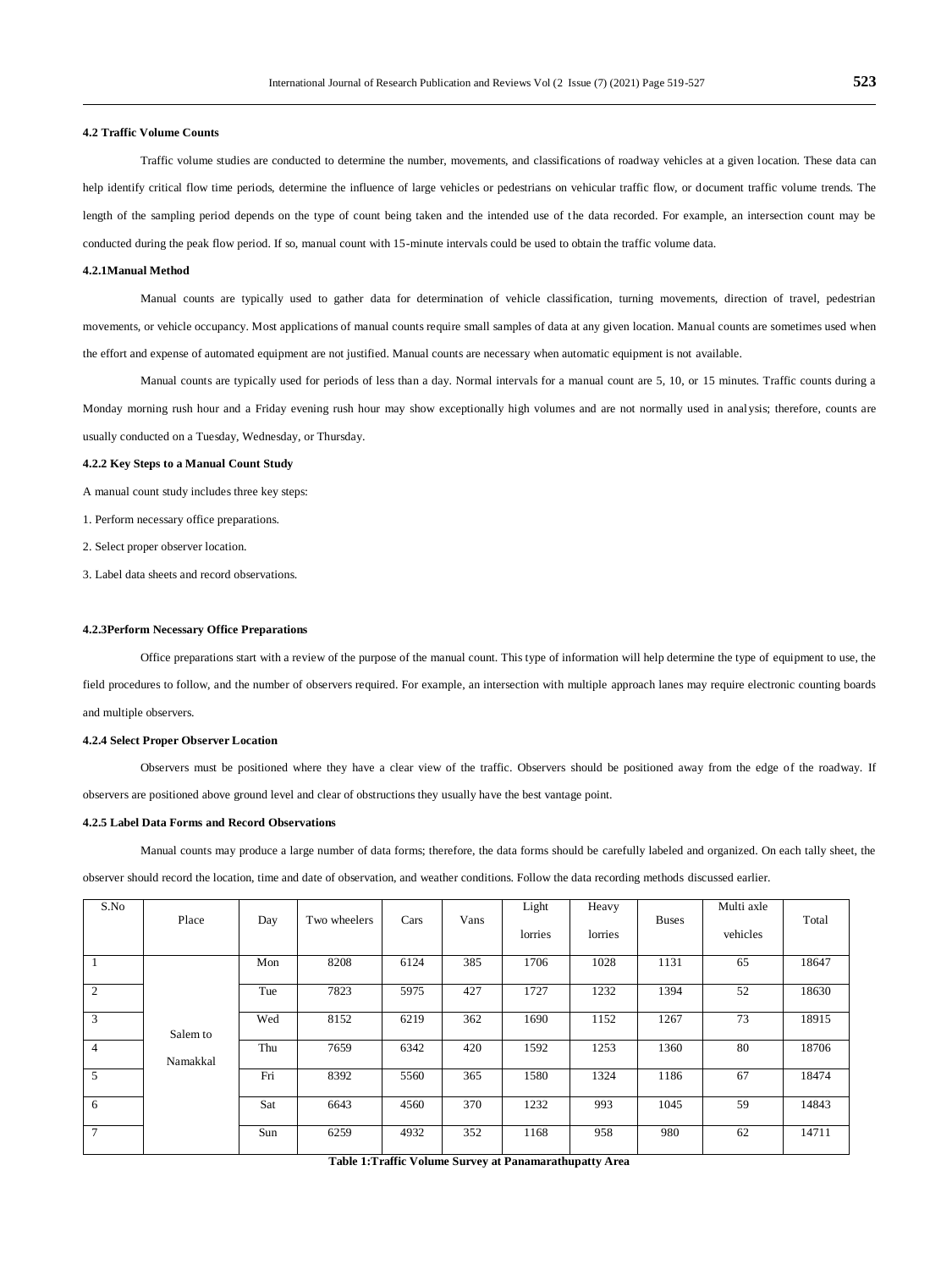# **4.3 ANNUAL AVERAGE DAILY TRAFFIC (AADT)**

## **4.3.1 Annual Average Daily Traffic at Namakkal**:

7-day 12 hour traffic flow  $= (5x18675)+(2x14777)$ 

= 122929 vehicles

Using a 95% confidence limit for the 24 hr traffic flow with 5% tolerance.

Then, 12 hr traffic flow is 95%of 24 hr traffic flow, therefore:

 $7 \text{ days}$ ,  $24 \text{ hr}$  traffic flow  $= 122929/0.95$ 

 $= 129399$  vehicles

Average daily traffic =129399/7

 $= 18486$  vehicles

Annual average daily traffic  $= 18486x$ conversion factor

 $= 18486x1$ 

 $= 18486$  vehicles

| Year | <b>Annual Average Daily Traffic</b> |
|------|-------------------------------------|
| 2007 | 12453                               |
| 2008 | 13789                               |
| 2009 | 14563                               |
| 2010 | 15568                               |
| 2013 | 18486                               |

| S.No            | Place                  | Day | Two wheelers | Cars | Vans | Light lorries | Heavy lorries | <b>Buses</b> | Multi axle vehicles | Total |
|-----------------|------------------------|-----|--------------|------|------|---------------|---------------|--------------|---------------------|-------|
| $\overline{1}$  |                        | Mon | 2663         | 1865 | 132  | 513           | 358           | 333          | 19                  | 5883  |
| 2               |                        | Tue | 3542         | 2102 | 120  | 450           | 268           | 257          | 17                  | 6756  |
| 3               |                        | Wed | 2504         | 1936 | 143  | 563           | 404           | 361          | 22                  | 5933  |
| $\overline{4}$  | Salem to Tharamangalam | Thu | 2781         | 2013 | 178  | 481           | 362           | 287          | 26                  | 6128  |
| 5               |                        | Fri | 2368         | 1653 | 192  | 537           | 383           | 269          | 15                  | 5417  |
| - 6             |                        | Sat | 2258         | 1282 | 173  | 493           | 319           | 301          | 14                  | 4840  |
| $7\phantom{.0}$ |                        | Sun | 2109         | 1328 | 158  | 504           | 248           | 328          | 18                  | 4693  |

# **Table 2: Year Vs Annual Average Daily Traffic at Namakkal**

**Table 3: Traffic Volume Survey at Junction Area**

# **4.3.2Annual Average Daily Traffic at Tharamangalam**:

7-day 12 hour traffic flow =  $(5x6024)+(2x4767)$ 

 $= 39654$  vehicles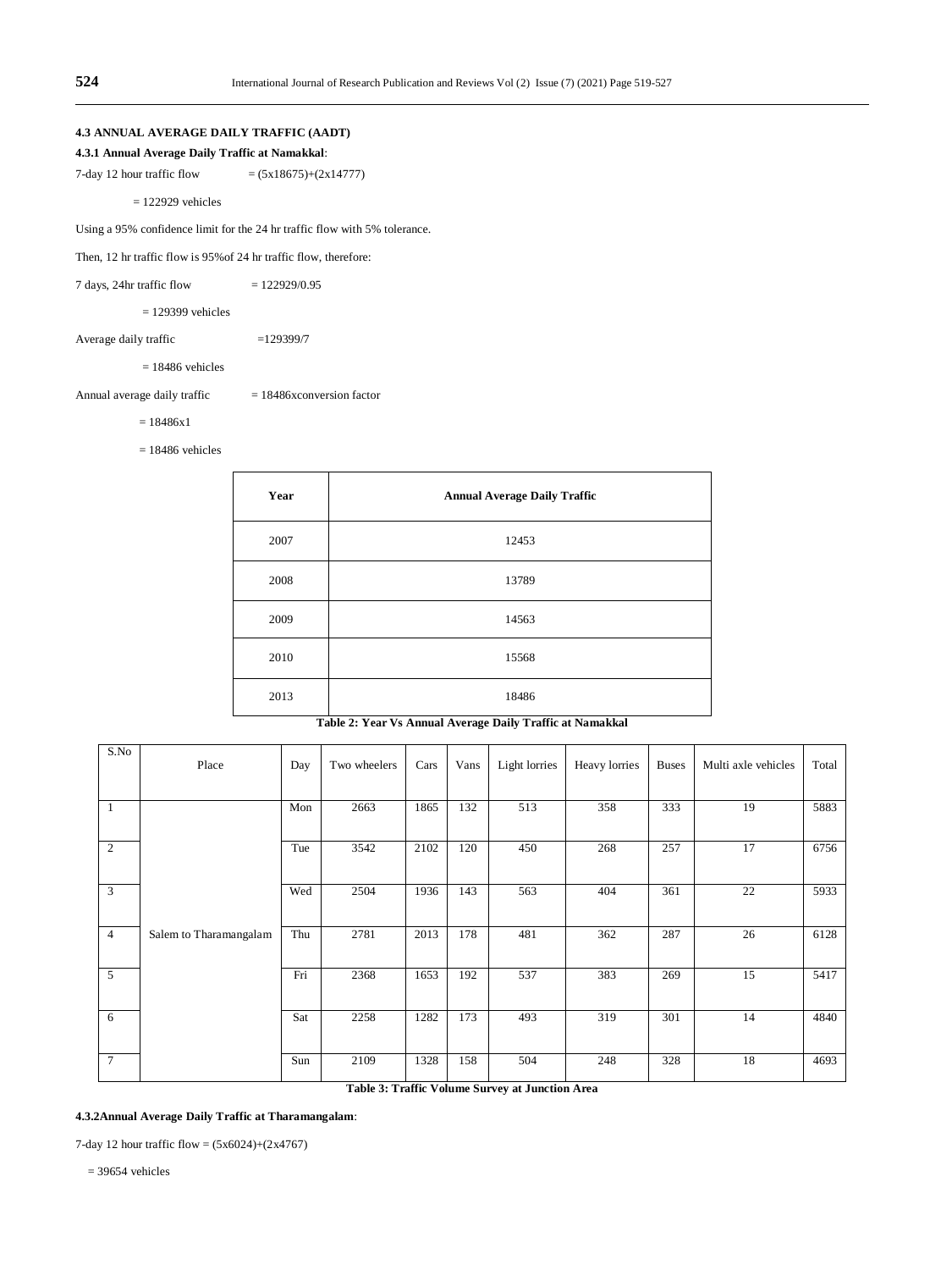Using a 95% confidence limit for the 24 hr traffic flow with 5%tolerance.

Then, 12 hr traffic flow is 95%of 24 hr traffic flow, therefore:

7 days, 24hr traffic flow = 39654/0.95

 $= 41741$  vehicles

Average daily traffic  $= 41741/7$ 

 $= 5963$  vehicles

Annual average daily traffic = 5963xconversion factor

 $= 5963x1.00$ 

 $= 5963$  vehicles

| Year | <b>Annual Average Daily Traffic</b> |
|------|-------------------------------------|
| 1979 | 1486                                |
| 1980 | 2895                                |
| 1981 | 3568                                |
| 1982 | 4896                                |
| 2013 | 5963                                |

**Table 4: Year Vs Annual Average Daily Traffic at Junction**

| S.<br>$\mathbf N$<br>$\mathbf{o}$ | Place              | Day | Two<br>wheelers | Cars | Vans | Light<br>lorries | Heavy<br>lorries | <b>Buses</b> | Multi<br>axle<br>vehicles | Total |
|-----------------------------------|--------------------|-----|-----------------|------|------|------------------|------------------|--------------|---------------------------|-------|
| $\mathbf{1}$                      |                    | Mon | 10769           | 8019 | 575  | 1976             | 1233             | 1358         | 90                        | 23750 |
| 2                                 |                    | Tue | 9856            | 8034 | 547  | 1876             | 1345             | 1090         | 81                        | 22829 |
| 3                                 |                    | Wed | 10345           | 8756 | 679  | 1967             | 1456             | 1190         | 87                        | 24480 |
| $\overline{4}$                    | Salem to<br>Omalur | Thu | 9978            | 8756 | 458  | 1006             | 1245             | 1078         | 90                        | 22611 |
| $\overline{5}$                    |                    | Fri | 10894           | 7893 | 567  | 1098             | 987              | 1098         | 81                        | 22618 |
| 6                                 |                    | Sat | 9876            | 6859 | 456  | 1034             | 685              | 997          | 56                        | 19963 |
| $\tau$                            |                    | Sun | 8878            | 7689 | 435  | 989              | 657              | 987          | 67                        | 19698 |

**Table 5: Traffic volume survey at Omalur area**

# **4.3.3 Annual Average Daily Traffic at Omalur:**

7-day 12 hour traffic flow = (5x23258) + (2x19831)

 $= 155952$  vehicles

Using a 95% confidence limit for the 24 hr traffic flow with 5%tolerance.

Then, 12 hr traffic flow is 95%of 24 hr traffic flow, therefore:

Average daily traffic  $= 164160/7$ 

 $= 23451$  vehicles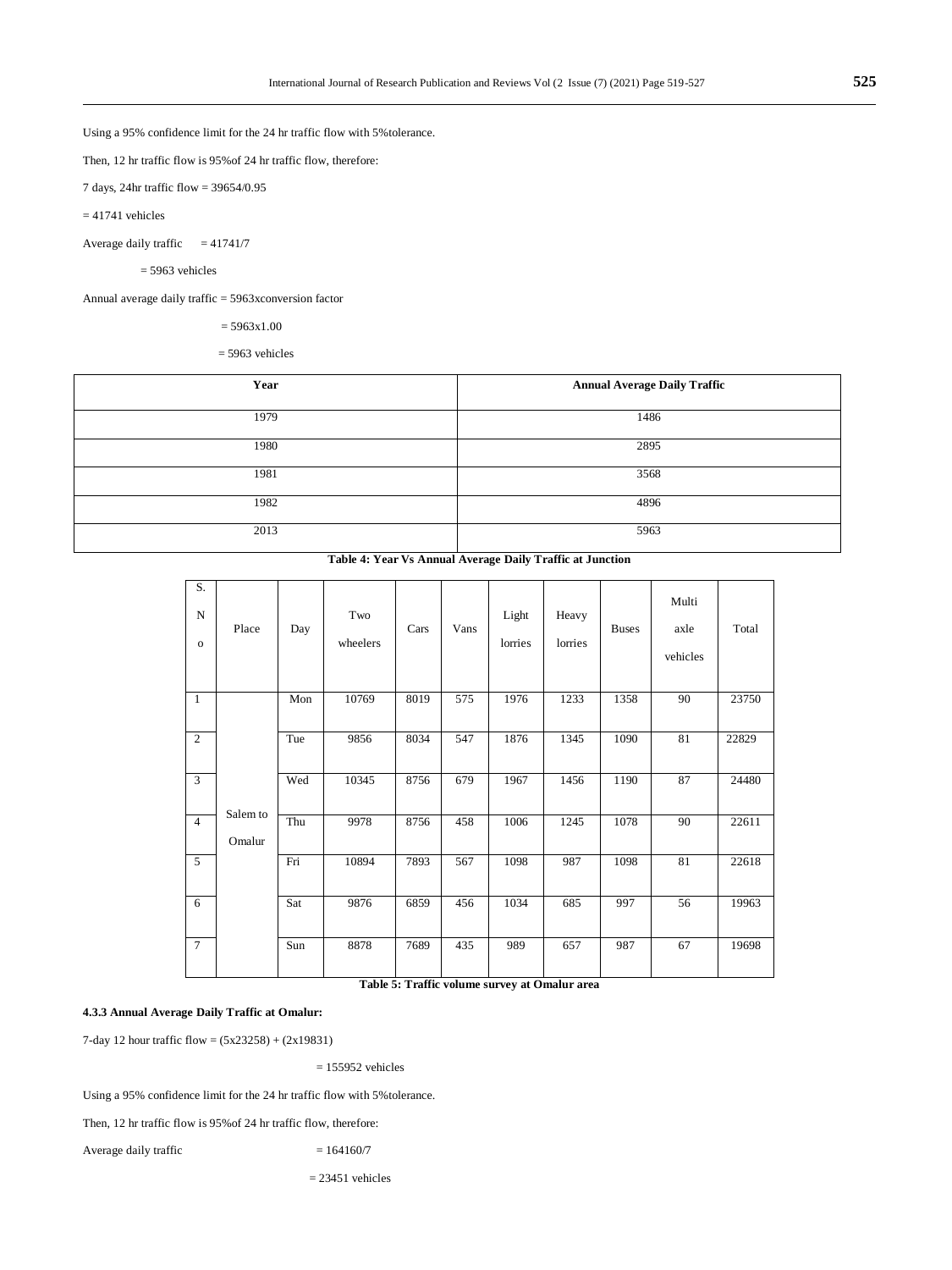Annual average daily traffic  $= 23451x$ conversion factor

 $= 23451x1=23451$  vehicles

| Year | <b>Annual Average Daily Traffic</b> |
|------|-------------------------------------|
| 2010 | 18564                               |
| 2011 | 19645                               |
| 2012 | 20642                               |
| 2013 | 23451                               |

#### **Table 6: Year Vs Annual Average Daily Traffic at Omalur**

| S.N<br>$\mathbf 0$ | Place             | Day | Two<br>wheelers | Cars | Vans | Light<br>lorries | Heavy<br>lorries | <b>Buses</b> | Multi axle<br>vehicles | Total |
|--------------------|-------------------|-----|-----------------|------|------|------------------|------------------|--------------|------------------------|-------|
| 1                  |                   | Mon | 13092           | 9090 | 942  | 2252             | 1777             | 1973         | 110                    | 29236 |
| $\overline{2}$     |                   | Tue | 12667           | 9067 | 987  | 2345             | 1456             | 1987         | 100                    | 28609 |
| 3                  |                   | Wed | 12456           | 8675 | 876  | 2365             | 1378             | 1876         | 109                    | 27735 |
| $\overline{4}$     | Salem to<br>Attur | Thu | 13456           | 8976 | 854  | 1987             | 1245             | 1754         | 112                    | 28384 |
| 5                  |                   | Fri | 12567           | 7896 | 934  | 2189             | 1679             | 1765         | 87                     | 27117 |
| 6                  |                   | Sat | 11450           | 6796 | 776  | 2089             | 1200             | 1554         | 56                     | 23921 |
| 7                  |                   | Sun | 10389           | 6876 | 802  | 2023             | 1034             | 1765         | 78                     | 22967 |

**Table 7: Traffic volume survey at Attur area**

# **4.3.4 Annual Average Daily Traffic at Attur:**

7-day 12 hour traffic flow =  $(5x28217) + (2x23444)$ 

 $= 187973$  vehicles

Using a 95% confidence limit for the 24 hr traffic flow with 5%tolerance.

Then, 12 hr traffic flow is 95%of 24 hr traffic flow, therefore:

7 days, 24hr traffic flow = 187973/0.95

= 197867vehicles

Average daily traffic  $= 197867/7$ 

 $= 28267$  vehicles

Annual average daily traffic  $= 28267$  x conversion factor

 $= 28267x1$ 

 $= 28267$ vehicles

| Year | <b>Annual Average Daily Traffic</b> |
|------|-------------------------------------|
| 1987 | 14584                               |
| 1988 | 15844                               |
| 1989 | 16469                               |
| 1990 | 17844                               |
| 2013 | 28267                               |